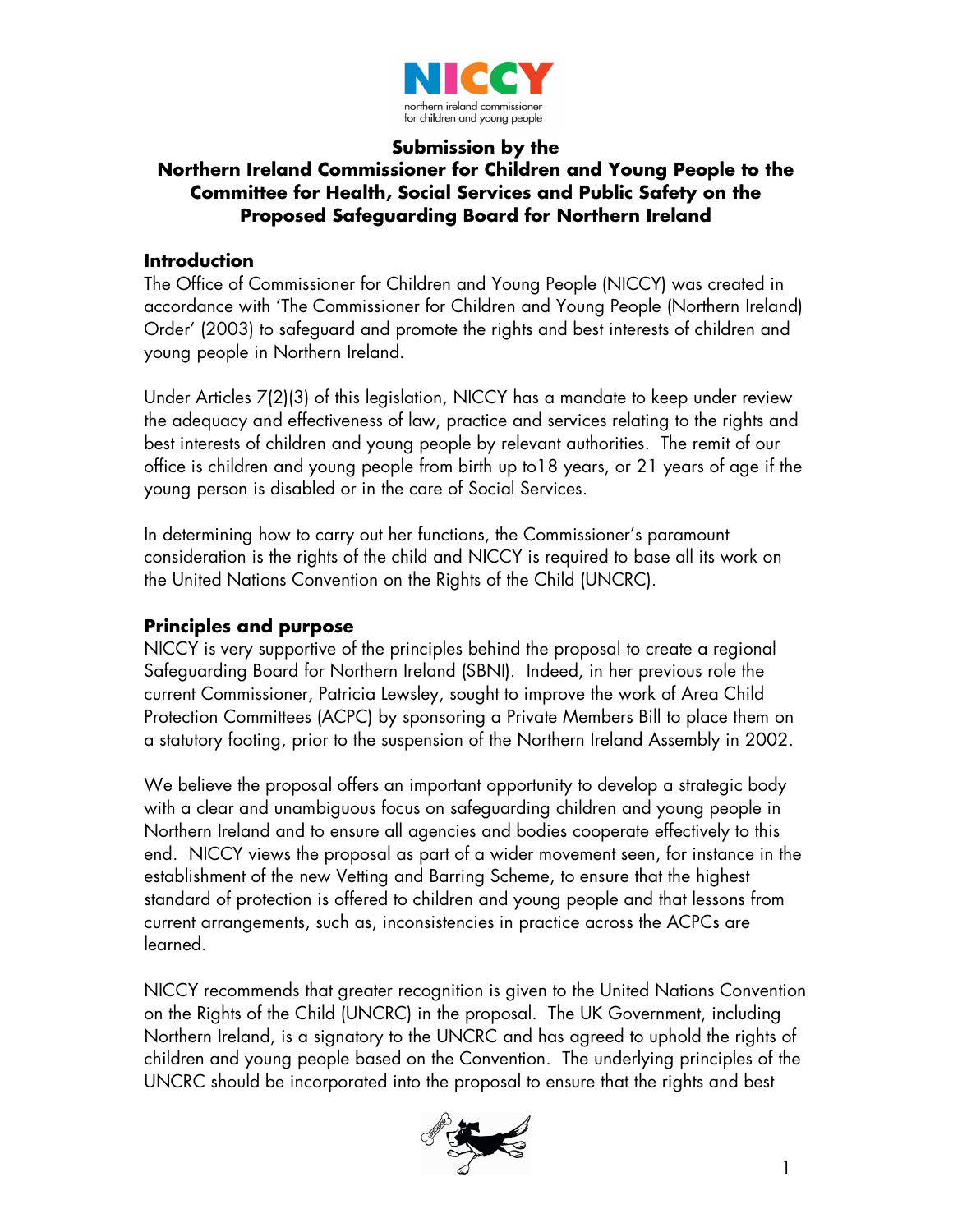

interests of children and young people are upheld and protected. For example, the four guiding principles of the UNCRC should be clearly reflected, particularly the right of the child to have their views taken into account on all matters affecting them.

The proposal should more clearly articulate the vision and purpose of the SBNI in safeguarding all children and young people from harm. For example, the proposal should define the term 'safeguarding' and how this differentiates from the Area Child Protection Committee's concerns with 'child protection' more clearly.

The proposal should address its relationship with the outcomes of the 10 year strategy for children and young people more directly, particularly as the SBNI must reflect the child rights focus of this strategy, which is not part of Every Child Matters referred to in the proposal and the foundation of similar developments in England.

#### **Functions and remit**

NICCY believes it would be helpful for the proposal to contain greater clarity in relation to the statutory responsibilities and powers that will be held by the SBNI.

NICCY recommends that the SBNI, in line with a clear articulation of its purpose, has a stronger emphasis on ensuring the highest possible standards of safeguarding, through its role in developing standards based on best practice and monitoring their implementation. We are of the view that particular functions, such as those noted and listening to children, are fundamental to the work of the SBNI and should appear as the first items of concern throughout the proposal. For example in the section identifying key principles for the SBNI, the voice of the child and a shared vision of safeguarding are listed as the last items.

NICCY recommends that the proposal takes greater account of managing the transition to the SBNI by identifying particular areas of work to be prioritised during this time. This should include the revision of all regional policies and procedures and the development of key outcome measures for child protection and safeguarding and may also include provisions for the SBNI, sub groups or Panels to meet more frequently during this time.

NICCY recommends that references to protecting children from abuse and preventing children from offending within the same paragraph are clearly placed in the broader context of safeguarding before being introduced together.

We are of the view that the remit of the SBNI in relation to information sharing must be clearly contextualised in reference to the sharing information for the purposes of safeguarding only. We would also highlight that the development of a single

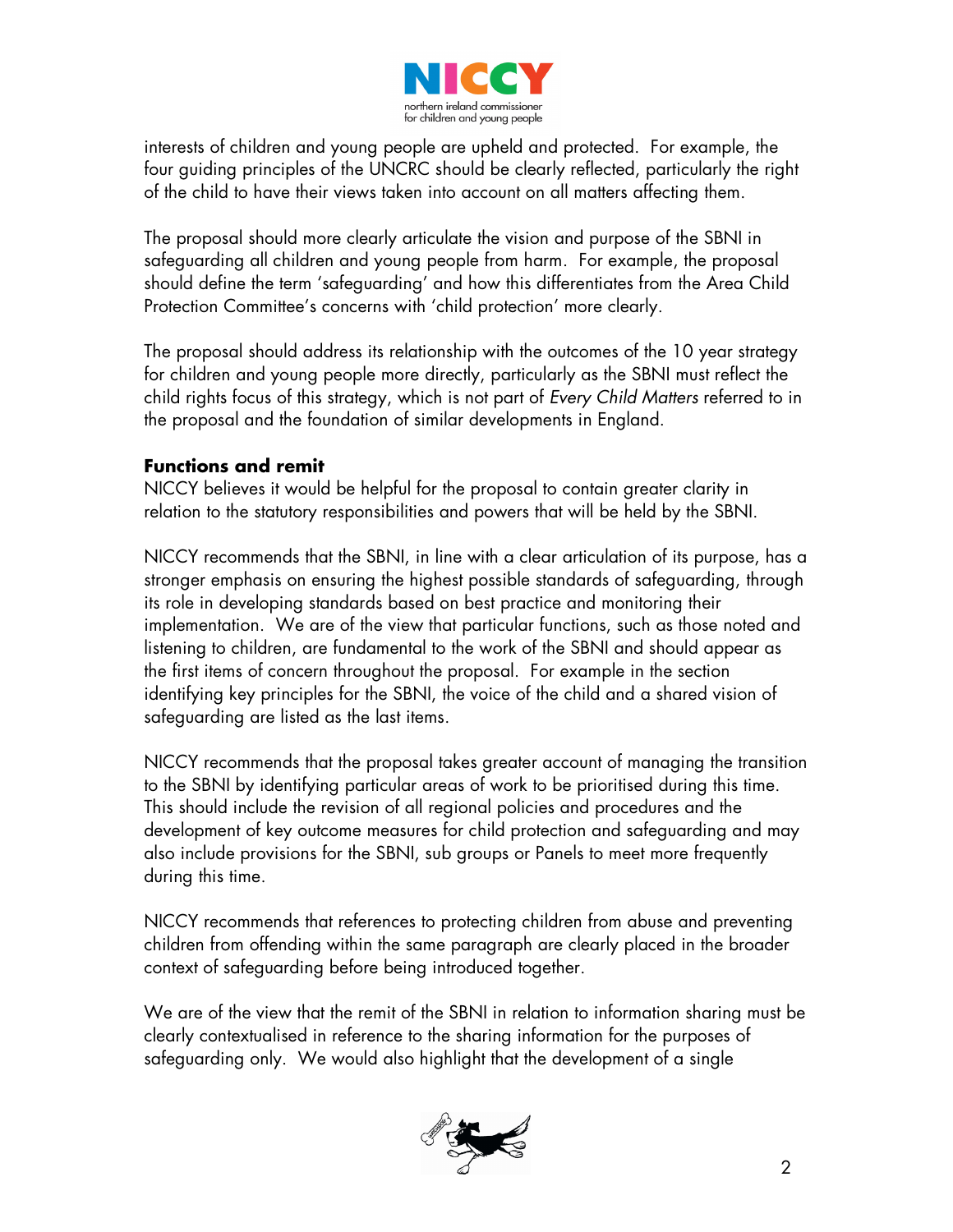

database must have due regard for confidentiality, data protection and the security of personal information, and that these principles must be clearly stated in the proposal.

# **Governance and accountability**

We recognise that improved governance and accountability arrangements are critical to the effective functioning of the SBNI and its capacity to safeguard children and young people. NICCY recommends that a duty to co-operate as well as a duty to safeguard is placed upon all individuals and organisations to ensure effective interagency working.

We are keen that the proposals outline in greater detail the relationship between the SBNI and other statutory bodies and processes which have a role in child protection and safeguarding. For instance, will there be areas of overlap with the remit of the Regulation and Quality Improvement Authority (RQIA)'s role in monitoring improvement in child protection services, what role will the SBNI have in Coroner's Inquests where a child has died?

It is also important that the proposal clearly establishes scrutiny procedures for the work of the SBNI itself. For example, is the Minister responsible for ensuring the Chair is effective in post, how will the Chair ensure organisations are accountable and will RQIA audit the quality of Case Management Reviews and Action Plans undertaken by the SBNI?

As noted earlier, the proposals should state more clearly how all statutory and voluntary agencies that provide services to children, young people and families will engage in and with the SBNI, and outline where lines of responsibility and accountability will be drawn. This must include those charged with community planning as part of the Review of Public Administration.

# **Membership and structure**

NICCY strongly supports the proposal to appoint an independent Chair of the SBNI through the public appointments process. This role will be pivotal to the effectiveness of the new body in developing and maintaining high safeguarding standards, achieving positive outcomes for children and families and monitoring the performance of services.

We welcome the proposal's emphasis on senior decision makers of organisations being represented on the SBNI and that they may only delegate attendance with permission. We would again encourage a stronger emphasis being placed on the core purpose of members as being concerned with safeguarding.